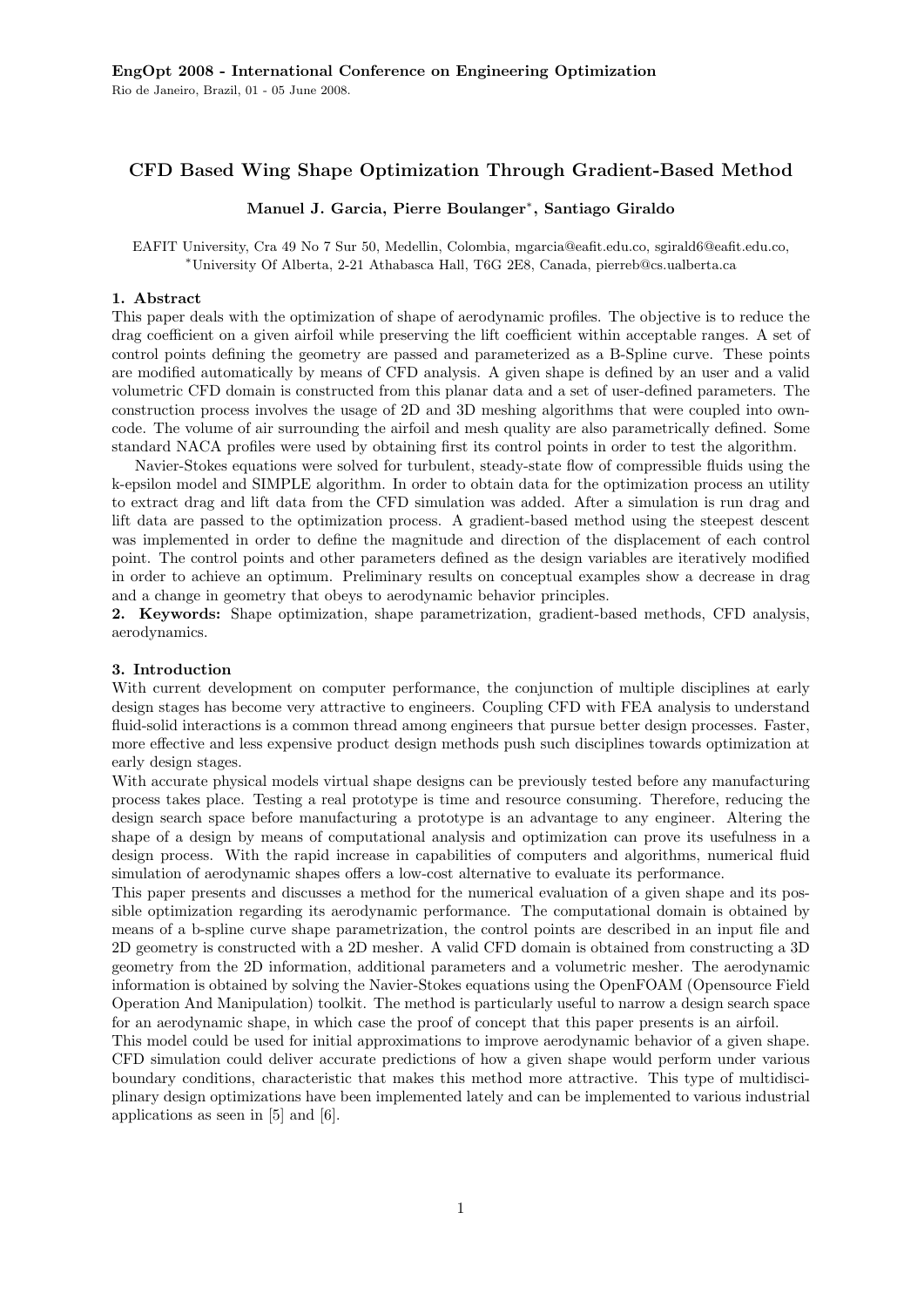#### 4. Shape Optimization

### 4.1 Optimization

Optimization in a broader sense is maximizing or minimizing some function relative to some set, often representing a range of choices available in a certain situation. The function allows comparison of the different choices to determine which might fit better to the selection criteria [12]. The maxima or minima of the function represent an important feature of the structure  $(s)$  and its maximum performance under a given scenario. For example in a wing airfoil it can represent the minimum drag coefficient  $C_d$  for a given geometric configuration (s). Then, from eq. (1), the interest is to find the minimum of  $f(s)$ , that is to find a  $s^*$  that fulfills the restrictions in eq.(2).

$$
f(s) = \min C_d \tag{1}
$$

$$
f(s^*) = \min\{f(s), \forall s \in \mathbf{V}\}\tag{2}
$$

where  $V$  is the space of all the admissible geometries [8].

Shape optimization is the process of reaching an optimal shape through iteration over some design parameters. The optimization process couples a geometry definition and analysis code in an iterative process to produce optimum designs subject to various constraints [16]. These constraints allow us to find a bounded set that defines the optimal shape.

Shape optimization results depend on the accuracy and relevancy of the chosen design parameters. These parameters ensure that an overall optimum is reached. Systems using multiple design variables are more demanding in terms of computational time. Here low fidelity modeling offer an alternative to explore designs in a conceptual fashion. Coarser approximations offer valuable information in situations where little initial knowledge is available [5].

#### 4.2. Shape Parametrization

Engineers have been attracted by geometry parametrization methods in recent years, specially in the context of multidisciplinary design optimization (MDO). Samareh [14] identified three categories of parametrization methods in the context of MDO. These include the discrete approach, CAD-based approaches, and free-form deformation methods.

A correct "real world" system model must incorporate the physics and geometry-based parametrizations that represent the underlying physics of the system's aerodynamics, thermodynamics, and mechanical behavior [5]. Having a parametric and programmatic approach makes the optimization process more efficient in terms of calculation times, parameter input tasks and computational manipulation of the data. A geometry defined using simple parameters that yield a detailed definition of a surface model is an ideal shape parametrization. Such shape parametrization reduce significantly design cycle times. It is a common practice to define geometries using curves such as Bezier curves, B-Spline curves and non-uniform rational b-splines *(NURBS)*. The Fig.  $(1)$  shows a representation of a wing with Bezier control points. Bezier curves allow an easy representation of airfoil upper and lower portions [4]. Bezier curve parametrization can be defined as:

$$
x(t) = \sum_{k=0}^{n} B_n^k(t)x_k \qquad y(t) = \sum_{k=0}^{n} B_n^k(t)y_k \tag{3}
$$

in which the parameter t varies from 0 to 1, n is the degree of the parametrization, and

$$
B_n^k(t) = C_n^k t^k (1 - t)^{n - k}
$$
\n(4)

is a Bernstein polynomial,  $C_k^n = \frac{n!}{k!(n-k)!}$ , and  $P_k = (x_k, y_k)$   $(k = 0, 1, ..., n)$  is a generic control point. The grid sensitivity is affected by the type of parametrization. A CFD environment is used to evaluate the design variables for fluid-structure optimization problems. The accuracy of the obtained values when evaluating the objective function is dependent on the mesh quality and complexity of the geometry. Surface forces on an airfoil will be highly sensible to this aspect. The type of parametrization should be selected from an analysis of the sensitivity of the grid. The values of the state variables (governing equations) as well as the design parameters should be a key aspect to select parametrization, otherwise gradient errors could be induced [13].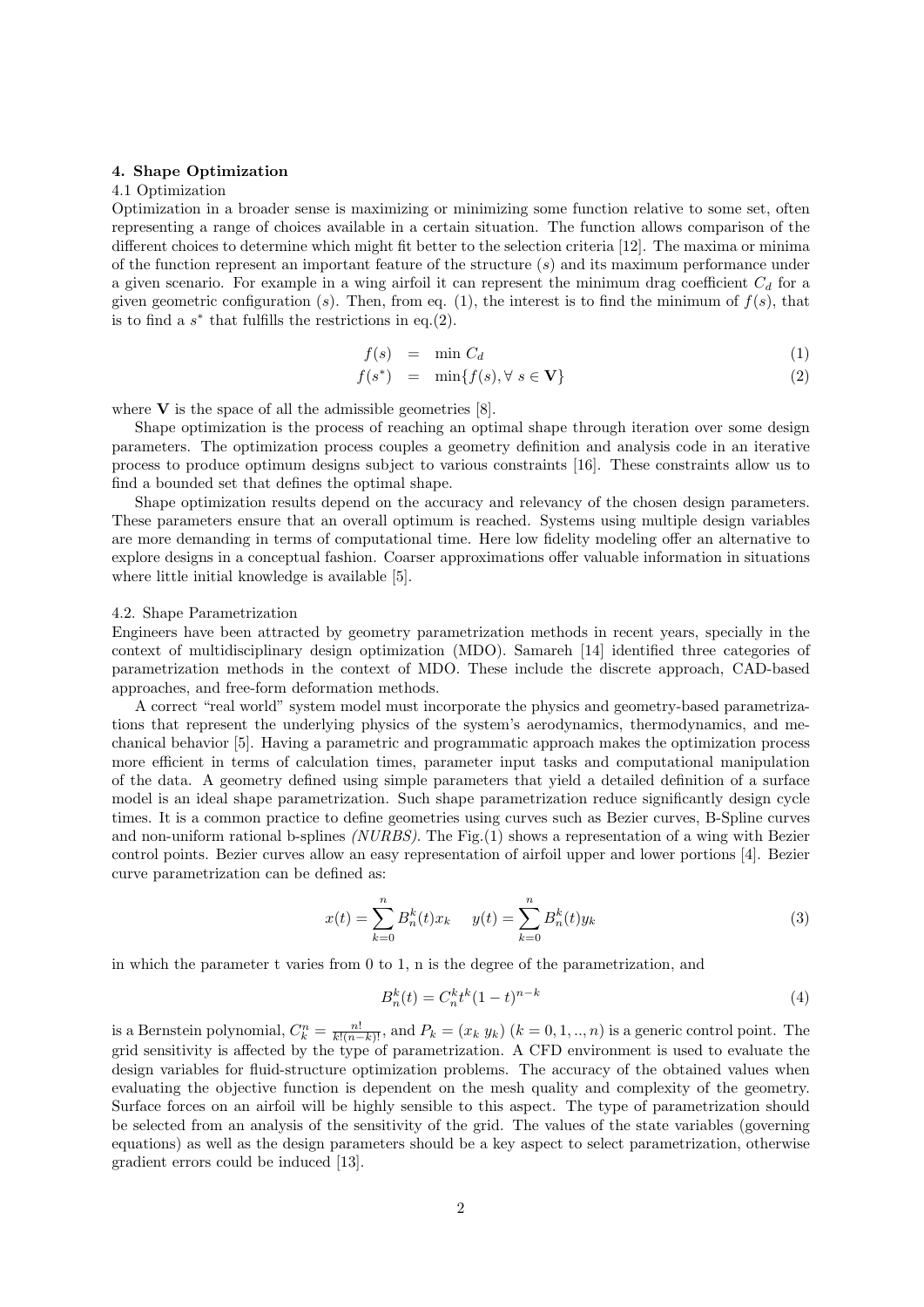

Figure 1: b-Spline shape parametrization through few control points

Leaving CAD software handle the mathematics of the geometric aspects has become a common practice. The integration of geometric kernels through programmable interfaces allow to parametrize and manipulate surfaces and bodies [5].

The balance between robustness and flexibility is a key issue to determine the parametrization method, these decisions are strongly dependent on the goal of the design activity. Although some parametrization methods may well be able to generate radical new shapes, this might not be suitable for designs where the aim is to meet an specific criterion. Elevated degrees of freedom in the control parameters will lead to a poor efficiency caused by the large search space that arises in the optimization process [16].

### 4.2. Objective Functions

Given a set of design parameters a target function can be defined. This target function must comply with both geometric and dynamic parameters, hence the importance of the incorporation of accurate physics models. In a CFD-based design process target functions must be evaluated several times until design specifications are met [19].

An equation that represents all the criteria defining the characteristics to improve in the design must be introduced. This equation will allow to determine the quality of the shape generated. The minimization of this expression (objective function) will lead to an optimum design [7].

A possible definition of the objective function (OF) is an aggregation function with weighted coefficients  $c_k$  -see Eq.(5)-, defining the relevance factors of each single objective  $F_k$  with K weighting coefficients  $c_k$ , k=1,...,K [10].

$$
F_{aggr} = \sum_{k=1}^{K} c_k F_k(x) \tag{5}
$$

In an design optimization process multiple objective functions can be involved, the complexity of the parametrization scales and different approaches must be used. In aerodynamic design it is common to use basis functions that describe the expected behavior given specific conditions, thus a single optimization function might fail to express the desired objective. One optimization approach defines the geometry of an airfoil as the linear combination of the optimization functions (in terms of aerodynamic parameters) and a set of perturbation functions, defined either analytically or numerically. These coefficients of the perturbation functions involved are then considered as the design variables. A set of such orthogonal basis functions are the functions to be evaluated to test a design alternative [16].

## 4.3. Optimization Methods.

The methods available to optimize a given geometry are numerous, and different strategies can be used to find the minimum of the objective function. We focus on some available and commonly used for airfoil design. A review of the optimization methods in airfoil design can be found in [15, 18].

A commonly used approach for optimization processes is evolutionary algorithms. Specifically, the use of Genetic Algorithms (GAs), which are semi-stochastic semi-deterministic optimization methods presented as natural evolution. The GAs are based on the evaluation of a set of solutions (population). Random operations of selection, crossover and mutation are applied to the population. The probability of survival of new individuals depends on their fitness: the best are kept with a high probability, the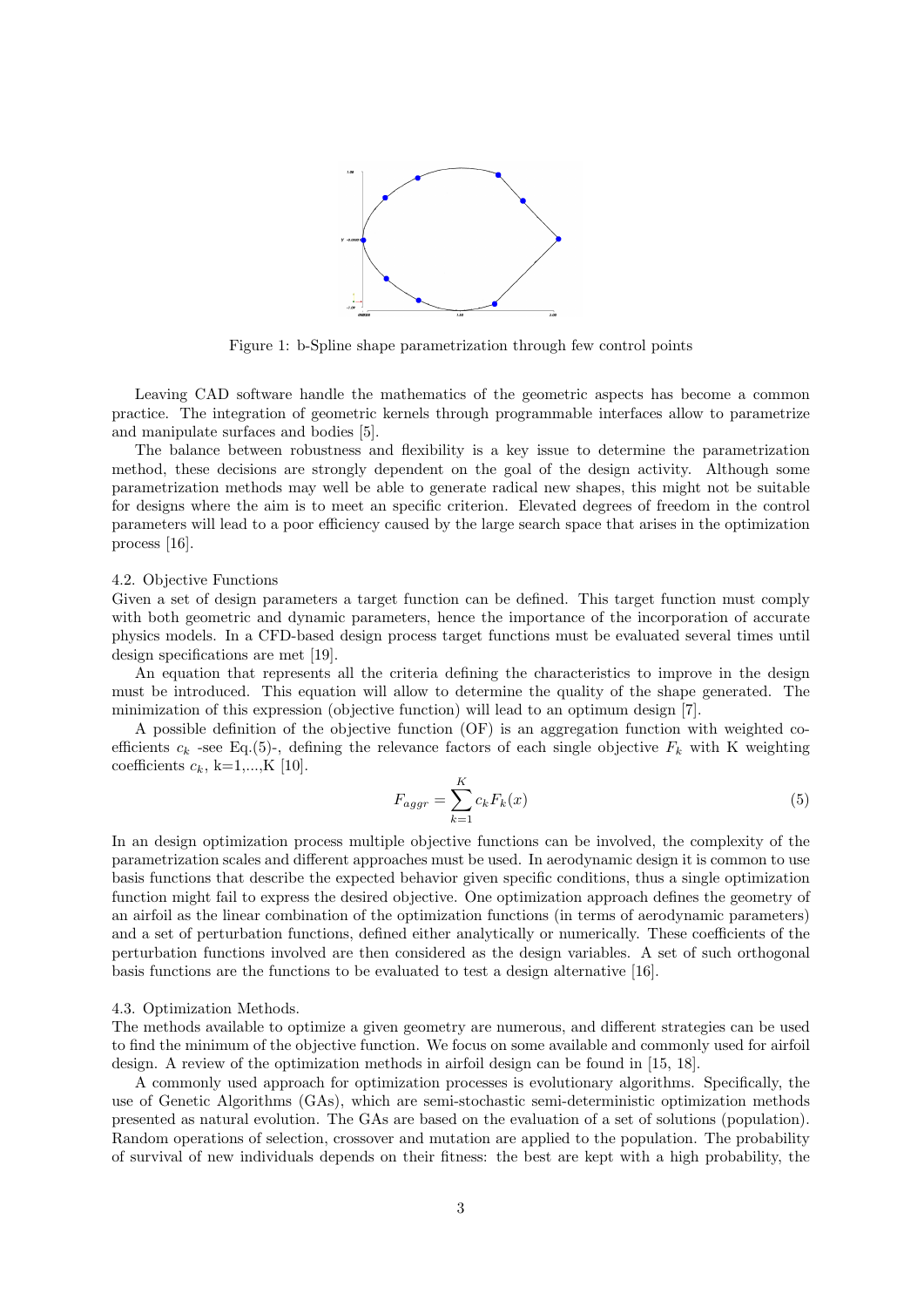worst are rapidly discarded [6].

The steepest descent method is an iterative procedure used to accomplish optimization. Starting from some initial geometry the best direction to move towards is the direction of the steepest descent. This direction corresponds to the negative of the gradient. That is:

$$
s^{n+1} = s^n - \beta \frac{\nabla(f(s^n))}{\|\nabla(f(s^n))\|}
$$
\n
$$
(6)
$$

where  $\beta$  is a constant to be determined (in an optimum way) and the gradient at  $s^n$  of  $f(s)$  can be approximated by forward-difference:

$$
\left. \frac{\partial f(s)}{\partial s_i} \right|_{s_n} = \frac{f(s^n + \Delta s_i) - f(s^n)}{\Delta s_i} \tag{7}
$$

or with a second order central-difference approximation [11]:

$$
\left. \frac{\partial f(s)}{\partial s_i} \right|_{s_n} = \frac{f(s^n + \Delta s_i) - f(s^n - \Delta s_i)}{2\Delta s_i} \tag{8}
$$

This method assumes the existence of only one local minimum (unimodal functions). Under the existence of several valleys the algorithm will converge to the closest local minimum -see Fig.(2)-, which is not necessarily the global minimum of this quadratic shape. This could or could not be the case and that is why it is important to analyze the general shape of the objective function. Rapid approximation to an optimum is crucial to decide upon the optimization technique. The steepest descent proves to be applicable in rapid optimization at initial design stages.



Figure 2: Steepest descent on a given space (local-global minima) [9].

### 6. Characteristics of Aerodynamic Profiles

6.1. Aerodynamic Forces and Moments. Aerodynamic forces are the reactions of a body moving through a fluid. Pressure and shear stress distributions on the body surface are the acting forces that make flight possible. Different force scenarios can be observed depending on the orientation of the body. Pressure (p) acts in the normal direction to the body and shear ( $\tau$ ) acts tangentially -see Fig.(3)-. The effect of p and  $\tau$  distributions integrated over the complete body surface is a resultant aerodynamic force R and moment  $M$  on the body.  $R$  can be split into two components lift  $(L)$  and drag  $(D)$  [2].



Figure 3: Wing airfoil aerodynamic forces decomposition[1].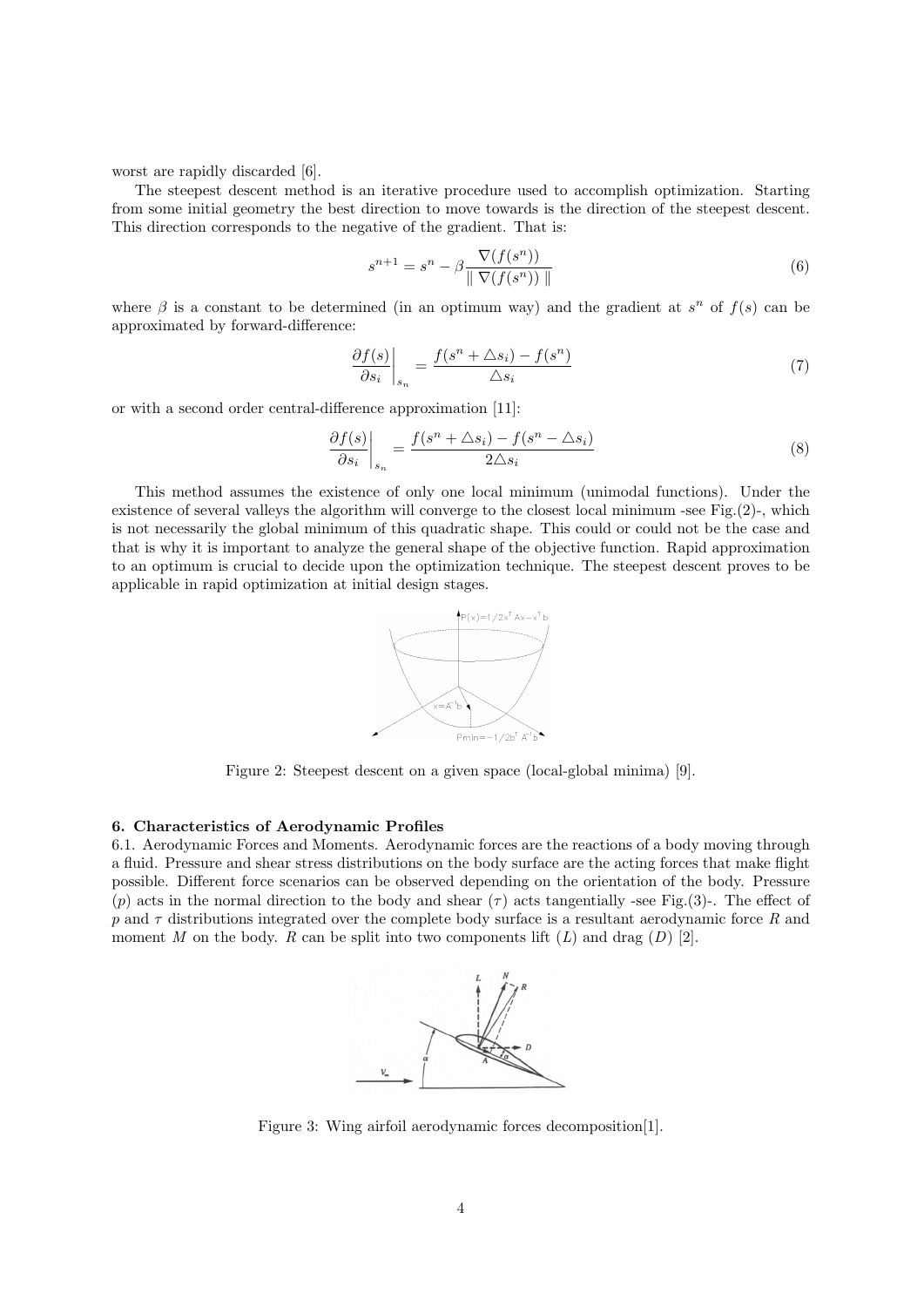6.2. Aerodynamic Relations. In aeronautics a wing profile or foil is a curved shaped contour able to generate lift by generation of a distributed pressure on its surface. The geometrical relations between the profile regions have specific names. Depending on the definition of these parameters the aerodynamic behavior of the foil will be altered [2].

The Lift Coefficient  $(C_l)$  relates the lift force  $(L)$  with body shape and fluid properties. The drag coefficient  $(C_d)$  relates drag force  $(D)$  with the shape of the wing and the fluid properties. The moment coefficient  $(C_m)$  relates the twisting moment  $(M)$  to a point, usually this point is set to 1/4 of the mean chord from the leading edge. For all coefficients:  $\rho$ : Density, V: Velocity, S: Reference area. The equations of the coefficients are the following.

$$
C_l = \frac{2L}{\rho V^2 S} \; ; \; C_d = \frac{2D}{\rho * V^2 S} \; ; \; C_m = \frac{2M}{\rho * V^2 S}
$$

The defined coefficients determine the correct behavior of wing profiles. An appropriate combination of these variables for a given attack angle and speed yield smoother results. The most common designation for standard airfoils is NACA. NACA stands for National Advisory Committee for Aeronautics. This North American institution began the early studies on aerodynamics in 1915. In those early stages, they defined a numerical designation for each airfoil –a four digit number that represented the airfoil section critical geometric properties–[3]. Nowdays five digit and six digit definitions have been implemented.

The four digit nomenclature NACA XYZZ describes the airfoil as follows: The first digit X, defines the maximum camber (or slight elevation), the second digit Y, determines the maximum camber position, the third and fourth digits ZZ, determine the thickness of the airfoil - see [17]-.

## 7. Method Description

The main objective is to produce a method that optimizes the shape of an aerodynamic profile. To achieve this, we must define first the set of needs towards the construction of the method. The needs are listed below:

- The geometry has to be represented as a data set that is portable between the multiple tools.
- The geometric characteristics of the body must be parametric to allow portability and increase simplicity-.
- The geometry has to be prepared for CFD analysis, including generation of the domain and boundary conditions.
- A CFD solver must be chosen to fulfill fluid analysis requirements.
- The selected CFD solver must be adapted to allow evaluation of the optimization function.
- The optimization function must be evaluated and updated during run time.
- The geometry has to be manipulated based on the optimization method and criteria.

7.1. Main Function and Flows Abstraction (Black Box)

If the process is contemplated as a black box it can be simplified to basic input/output  $(I/O)$  variables. The main I/O variables will begin the definition of the structure of the method.

During any design process, feedback is an important step before any design alternative is chosen. The expertise of the designer can accelerate an optimization process avoiding stagnation in local minima. This reason supports the need to offer a degree of interaction between the optimization process and the user. The combination of an experienced designer, a solid design process and effective tools guarantee the achievement of an optimal solution.

Finding optimal solutions with the minimal effort is foremost the objective to achieve, and reducing the problems to its general form help to address their solution. Basically, the process can be reduced to the following need:

• An application that integrates a set of tools to test and analyze automatically an aerodynamic profile.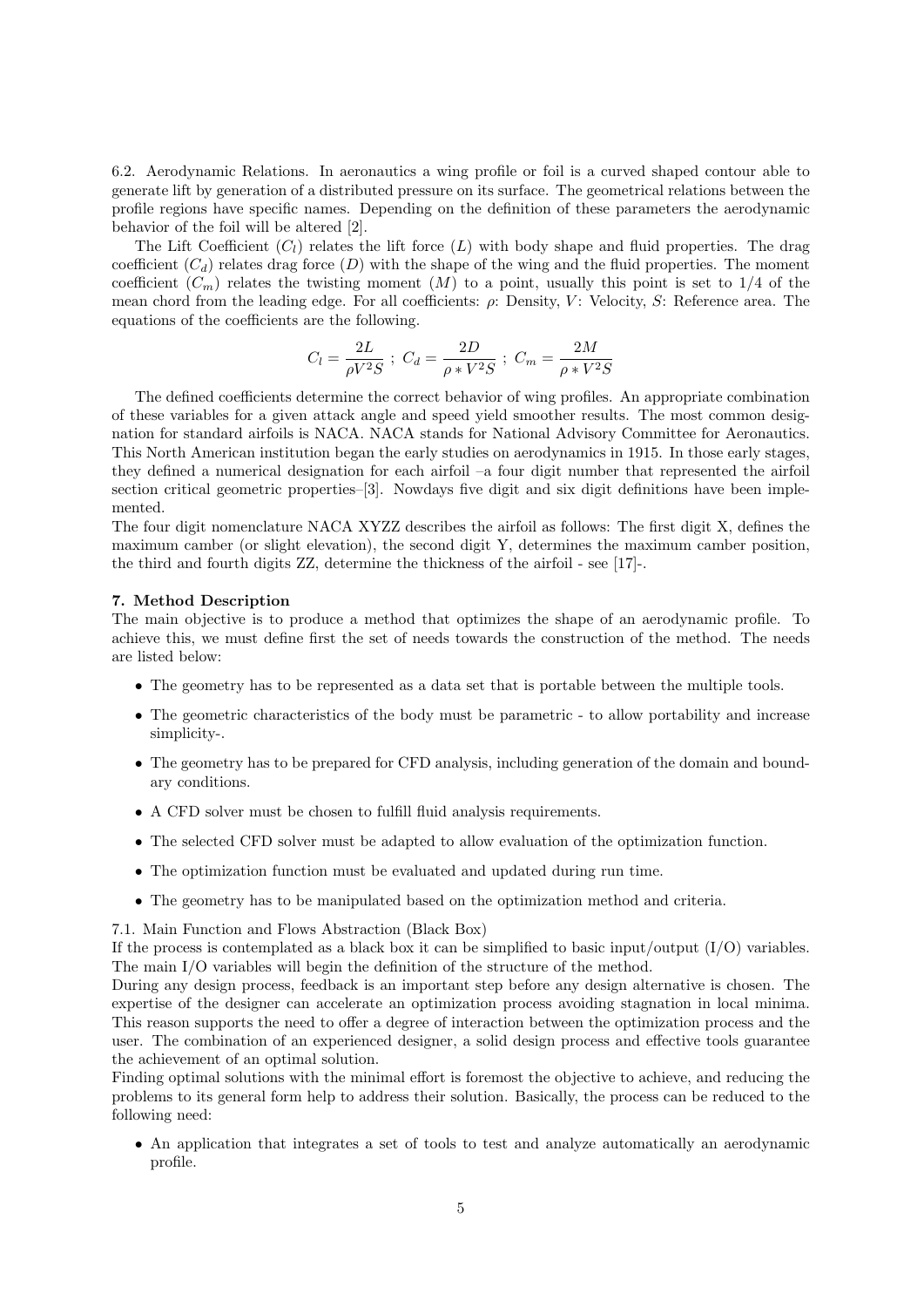

Figure 4: Main function and first level decomposition

Then a black box representation like in Fig. $(4(a))$  states the design process.

## 7.2. Functional Synthesis

Further segregation proves itself useful in the definition of the tasks to perform. The problem proposed is presented as a general structure before contemplating any data types (or specific solution methods). Specific solutions to each particular need are only selected after a generalized segregation process. This strategy also reveals the subdivision of functions and the expected interaction between them, then data structures can be considered. The data structure must obey to the set of needs and how they develop throughout the problem, not the other way around.

In Fig. $(4(b))$  an overall decomposition in basic sub-modules can be appreciated. The process can be subdivided into functions which form the underlying structure of the optimization. Both geometric and optimization parameters must be set in the early stage. The first module takes care of the initial geometric representation and conservation of the parameters. A following module expands the geometry to a 3d body from parameters specified earlier. Then, one module groups CFD pre-processing, solving and post-processing using the geometry provided by the previous module. The post-processed data is fed to a module that evaluates the optimization function. At this point a check point is set to identify wether the optimum has been reached. The gradient is calculated in another module in order to set the direction for the geometric change. In a subsequent module, the gradient is used to modify the shape by moving the control points. At last this modified shape is the input for another optimization cycle. When the module structure is considered the tools that must be developed to solve each portion of the problem arise clearly.





(a) Build Airfoil Module Function Decomposition (b) Build Wing Module Function Decomposition

Figure 5: Geometry generation modules function decomposition

In Fig. $(5(a))$  the functions to generate an airfoil from basic geometric data is presented. Geometry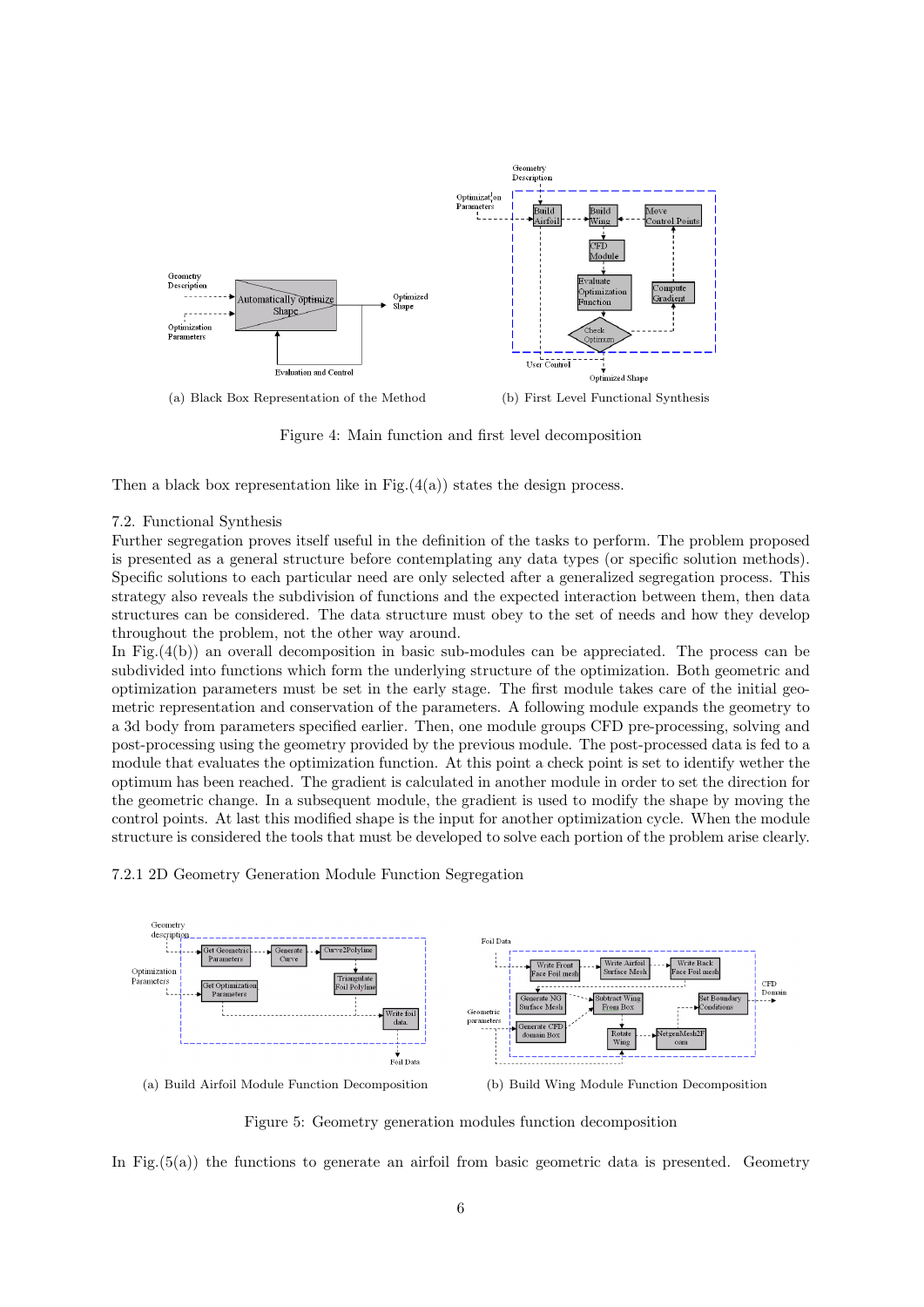description and optimization parameters are defined in a text file for the algorithm to take as input, parameters such as: Control points for the upper and lower surface of the profile, length of the wing, attack angle, 2D triangulation parameters, surface and volumetric meshing parameters, maximum number of iterations and gradient related coefficients. Then, the process described in Fig.(5(a)) takes place. The geometric description and optimization parameters are read into the data structure. Following, a B-Spline curve is generated from the control points. A polyline approximation of the curve is generated for further triangulation purposes. A triangulation of the foil is generated and stored as the 2D shape as seen in Fig. $(6(a))$ .

7.2.2 CFD Domain Generation Module Function Segregation

In Fig.(5(b)) the module that describes the 3D geometry generation is presented. The 2D airfoil pro-



Figure 6: 3D geometry generation process

duced by the previous module is passed. With this data defined, both front and back faces of the mesh can be generated. Using the boundary polyline of the triangulation a surface that connects the front and back faces is constructed -see Fig. $(6)$ -. The surface data is passed to Netgen to obtain a surface mesh in their own format -see Fig. $(7(a))$ -. On a parallel strain, a box is created to represent the CFD domain, and subsequently a surface mesh of this box is obtained in Netgen format -as seen in Fig. $(7(b))$ -. A boolean subtraction is done to obtain the CFD domain -see Fig. $(7(c))$ -. Then, the normal of the wing surface mesh are inverted and a correct CFD domain is available. If an attack angle different than 0 is defined the wing is rotated inside the domain. After the CFD surface mesh is fully defined a volumetric mesh is generated, this volumetric mesh is exported from Netgen to OpenFOAM format. Finally, the boundary conditions are set directly on the OpenFOAM mesh, patch labels, names and physical types are defined here.

In order to obtain a feasible simulation meshing processes have to be coupled with CFD domain generation. The correct balancing of the geometric and meshing parameters play an important role in the generation of a valid CFD domain.



Figure 7: CFD Domain generation process

# 7.2.3 CFD Analysis Module Function Segregation

In Fig.(8(a)) an overview of the CFD simulation and post-processing is presented. Some basic necessary data are placed in a dummy case which is common to all simulation scenarios. This folder contains data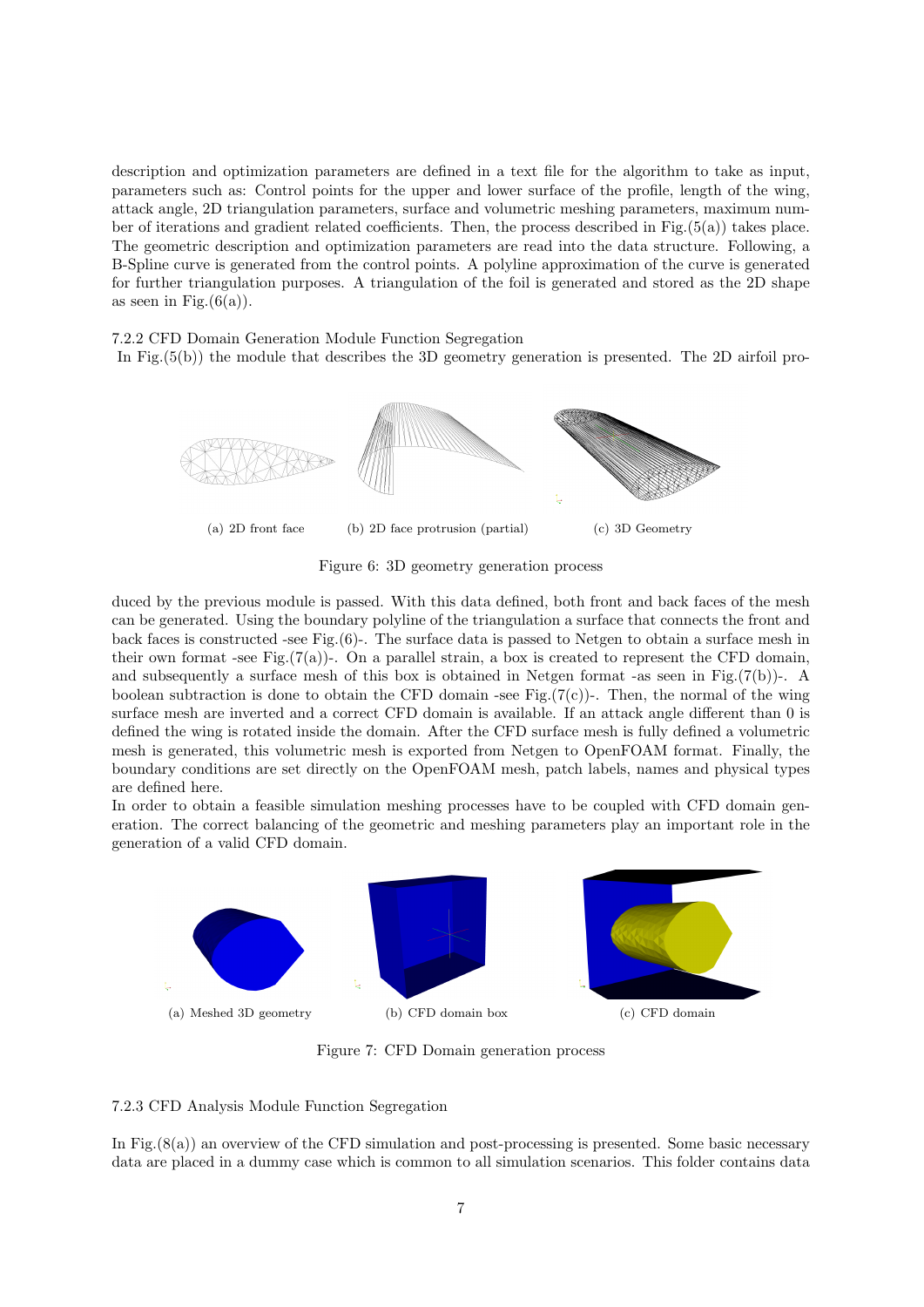

Figure 8: Shape analysis and modification modules

to set fluid properties and boundary conditions - like inlet wind velocity -. After setting the fields belonging to the case, the data is passed to the CFD solver. Instead of undertaking the task of developing a CFD solver, some open source codes like OpenFOAM offer a variety of solvers and tools for retrieving data. The structure of such software and its Object Oriented Programming (OOP) nature enables the user to implement a customized CFD solver up to his needs. In the present method an adaptation of a turbulent steady-state solver was implemented. The Semi-Implicit Method for Pressure Linked Equations (SIMPLE) algorithm is used in this particular solver. The solver was further modified to allow field data extraction to calculate drag and lift coefficients. Each simulation scenario is run using the modified simpleFoam solver, adding an utility to calculate drag an lift after the simulation has finished.

## 7.2.4 Geometry Manipulation Module Function Segregation

In Fig.(8(b)) the basic functions to alter the shape are identified. Once a case has been fully analyzed its shape must be altered to obtain a new set of control points for a new analysis cycle. The current control points are moved a distance deltaY (currently deltaX is fixed to zero) and then a structure is updated in order to regenerate the whole CFD domain. The distance to move the points can also be defined in the input file. Here in this module and in the way the shape is modified the performance of the application can be of great sensitivity. The process can be observed in Fig.(9).



Figure 9: Control point definition and manipulation process

## 7.2.5 Optimization Module Function Segregation

In Fig.(10) the layout for the core of the optimization process is displayed. The drag and lift coefficients calculated on the post-processing stage of the CFD module are taken as input. The objective function that has been previously defined is evaluated in this stage. The values of the previous evaluated objective function for each node are used in order to obtain the gradient via finite difference. The magnitude of the gradient is then calculated to normalize the direction in which the points should be moved. With the parameters for the optimization the set of points is moved in the opposite direction of the gradient and the set of points acquire a new shape.

When the described modules are implemented a CFD-Based optimization method is created. In or-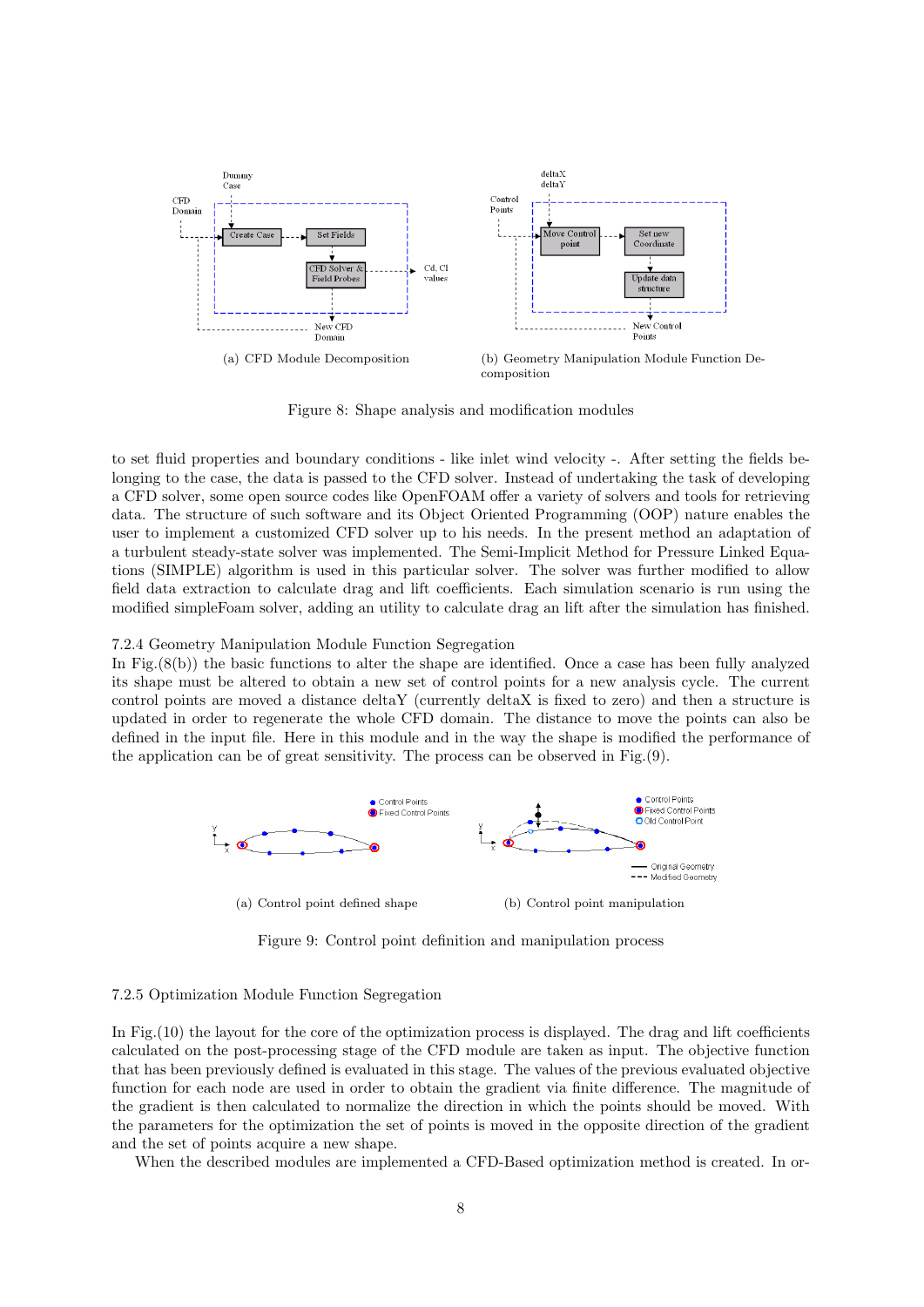

Figure 10: Shape Optimization Module Function Decomposition

der to achieve an optimal shape, modifications have to be done on the geometry to estimate the possible change in shape. The manipulation of the geometry can increase in difficulty as the number of parameters and control points rise. Increased numbers of control points will generate larger search spaces, since each control point displaced means a complete CFD simulation with the correspondent objective function evaluation. Greater search spaces of the design variables will affect the convergence and speed of the method. The importance of the parameters used to displace the control points in the opposite gradient direction is noticed also in the rate of convergence and speed of the method. Variables such as meshing parameters, discretize the CFD domain in smaller elements (therefore increasing the number of them) increasing the time consumed by each simulation to complete.

## 8. Preliminary Results

The proof of concept test showed a significant change of shape, such behavior is not as visible in other examples. The test shown had the following configuration:

- 1. Control Points: 6 control points for the upper and lower surface.
- 2. **B.C. and Solver:** Inlet velocity of 50 m/s at  $0°$  attack angle and k-epsilon turbulence model with default coefficients for air at  $0°C$ . Besides the inlet and outlet, the walls had symmetry condition to emulate outside flow.
- 3. Mesh: Between 4000 to 5000 elements composed each CFD domain.

It was important to have a smooth shape defined with as few control points as possible. Fewer control points reduce the size of the search space. Smaller search spaces yield faster results. It was important that the Re number was high enough to ensure steady-state turbulent simulation scenario. Remember that each displaced control point generates a new CFD domain with approximately the same number of elements. For each iteration, each CFD scenario must be solved and evaluated.

The presented example was run on a dual core 2.0 GHz CPU with 2 GB of ram yielding solution times around 2 minutes for the whole simulation process using reduced CFD domains. Here in Fig.(11) the initial geometry and its final state is shown, when both shapes are superimposed the change in shape is noticeable. The behavior of the drag coefficient through the iterative process can be observed in Fig.(12) and Table (1). Some perturbations during the optimization process increase the drag coefficient -thus the behavior-, moving a control point is a tool to evaluate wether the drag coefficient increased or decreased and use it to obtain the direction of the gradient. With the gradient direction a modified shape can be obtained and finally, an optimized shape throughout the iterations is reached.

## 9. Conclusions And Future Work

# 9.1 Conclusions.

The process of constructing the shape in 3d from 2d control points and later on the CFD domain became a time consuming task. A parametrical definition of the geometry was implemented and allows the generation of various shapes with a valid CFD domain. The CFD domain size is quite large when treating outside flows (like the ones when simulating an airfoil moving through air) and causes simulation times to increase considerably.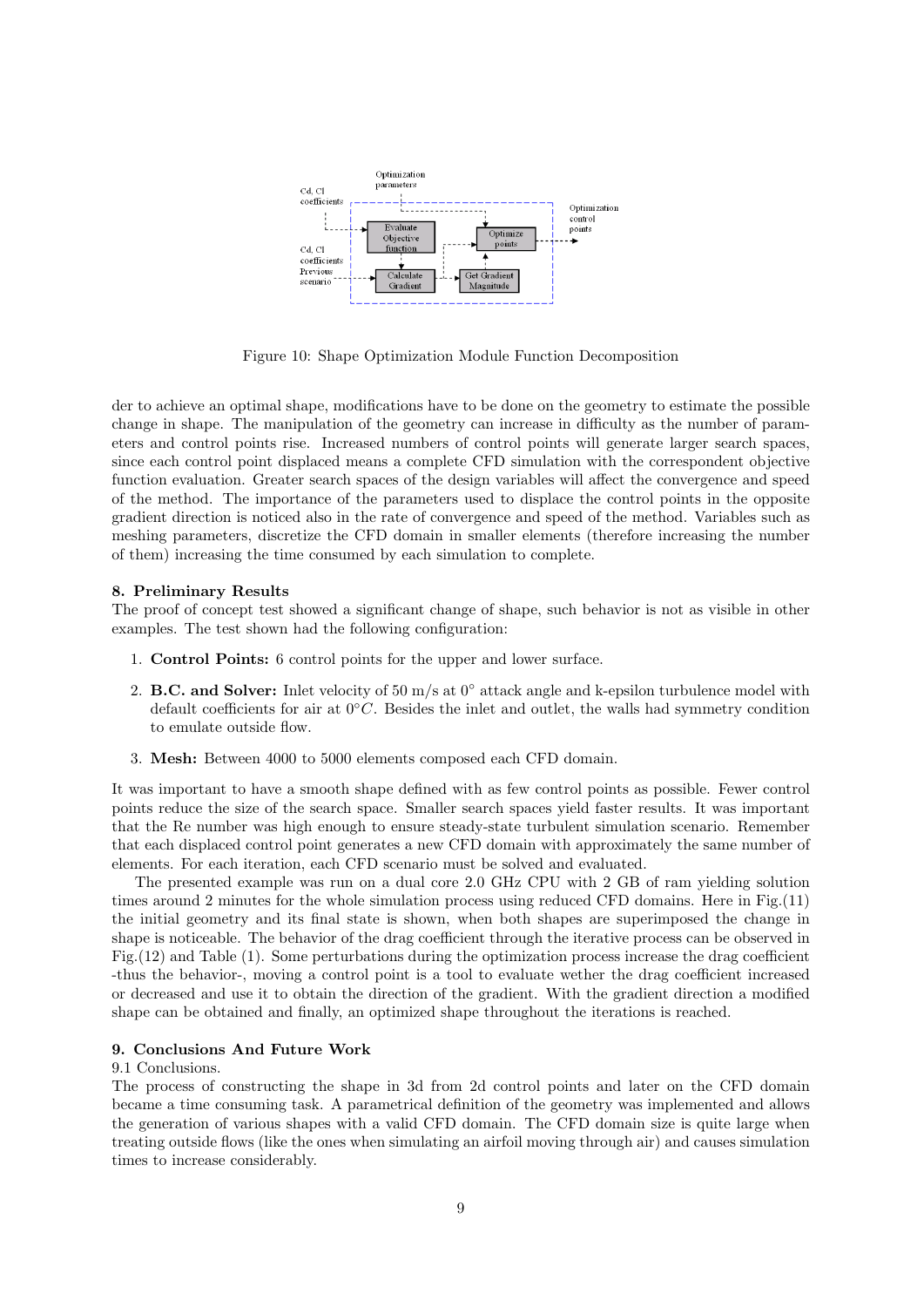

(c) Shape comparison

Figure 11: Proof of concept optimization process

A method for the CFD analysis and simulation of aerodynamic profiles is presented on this work. The aim was to develop an infrastructure for shape optimization of an aerodynamic profile using a gradient-based method. The solution varies depending on the selection of the optimization criteria and constants. When pursuing an objective like reducing drag, lift is proportionally reduced as well since they are directly related. Weight coefficients play an important role in maintaining such balance.

An optimal combination of forces is the objective of the method. An accurate definition of the constants that define the weight of the objectives becomes a crucial step. When only a minimization of drag is treated, the geometry differs greatly from the initial, but the significant loss of lift leads to profiles with no capacity to sustain flight conditions optimally. For this matter, a penalization of lift and minimal area acceptable were introduced.

The possibility of exploring drag minimization exclusively in aerodynamic design poses interesting results. Using the developed method with switches for specific design scenarios (automotive, hydrodynamic) offers feasible and improved shapes.

One of the main concerns during the tests was the quality of the mesh. The high curvature involved in the leading edges of airfoils forced the need for increased number of surface elements, this translated into elevated number of elements in the CFD volumetric mesh, inducing high demands on computational operations and amounts of disk space.

Coarser meshes allow the designer to have valuable initial approximations. If an accurate mesh grade is defined, even if coarse, the designer can obtain shape optimization within minutes. The ability of the code to define a shape with few control points presents and important advantage when the optimization process occurs. The dimension of the search space plays a vital role when defining the evolution of the shape, having fewer control points reduces the size of the search space, enabling the designer to obtain initial approximations faster. As well, fewer control points defining a given shape compromise the complexity of the geometry.

The optimized shape varies depending on the operation conditions derived from the CFD boundary conditions. For the same shape under different velocities or attack angles, the optimum shape achieved is diferent.

Setting the conditions of the turbulent solver are highly case-dependent as well. In this work the k-epsilon model was used due to its robustness in practical application. When high Reynolds numbers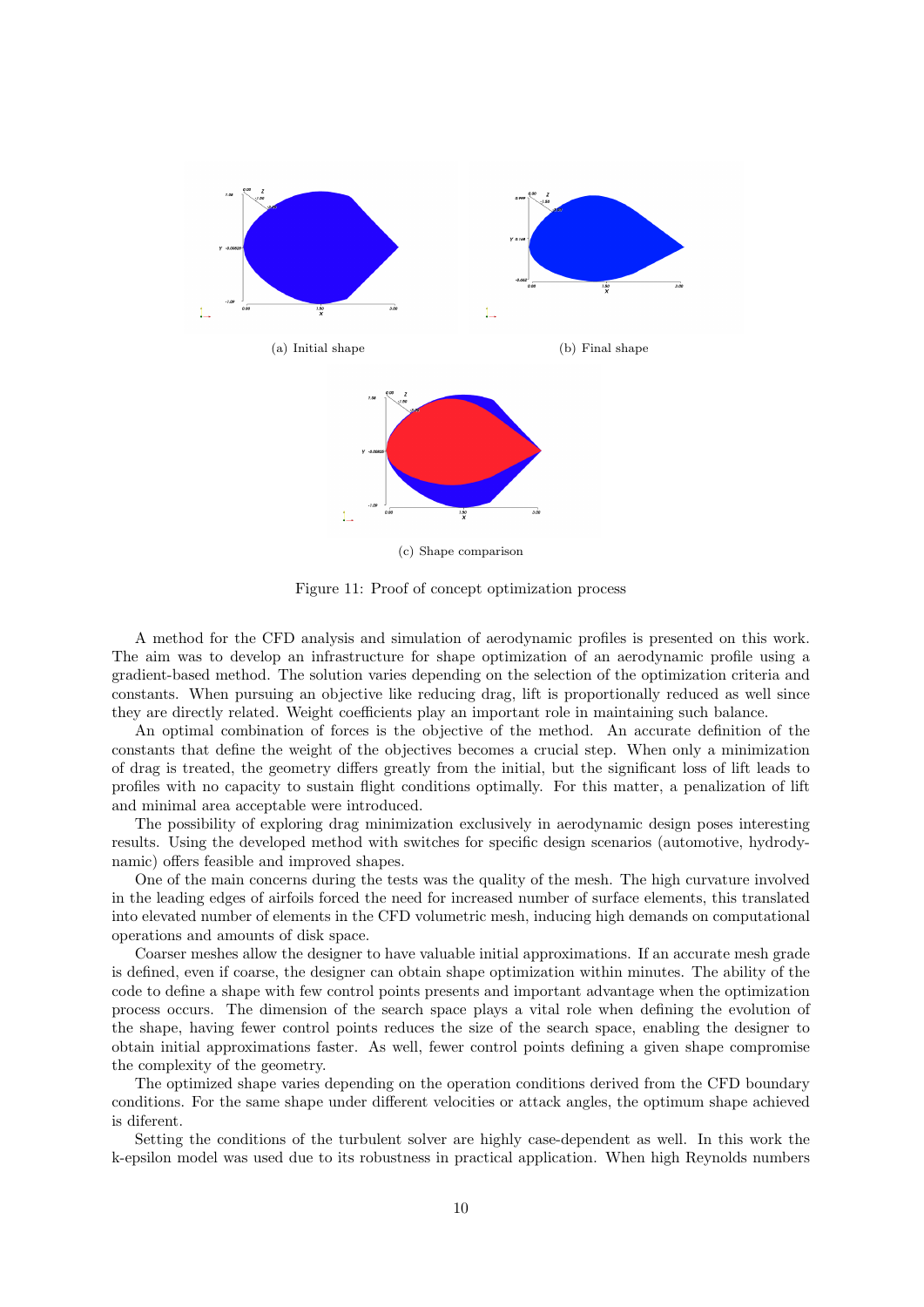

Figure 12: Evolution of drag coefficient in the optimization process

Table 1: Results of the drag coefficient through the iterations.

| <b>Iteration</b> | Сd        |
|------------------|-----------|
|                  | 0.3804260 |
| 1                | 0.4233110 |
| 2                | 0.3858450 |
|                  |           |
| 12               | 0.3535870 |
|                  |           |
| 38               | 0.3372310 |
|                  |           |
| 149              | 0.2815080 |

lead to the assumption of a steady state flow condition, the k-epsilon model is used widely.

### 9.2 Future Work.

Further testing with shapes other than airfoils are required to prove the flexibility of the application.

Since the optimum shape reached is higly dependent on the operation conditions (derived from the CFD boundary conditions), an interactive process to select this conditions would prove itself useful.

After proving the concept of CFD-based shape optimization in a single CPU, the code will undergo changes to allow parallelization. Parallelization will allow more complex geometries, more refined domains and shorter simulation times.

The current meshing process has to be reviewed for efficient adaptation to CFD optimal conditions, possible use of more specific airfoil hexahedra mesh generation will be explored using OpenFOAM's embedded mesher "blockMesh".

Exploring the integration with a CAD platform under Linux (the native environment of the application) in C/C++ programming language would scale the usability of this application. Currently the API of ProEngineer offers an alternative to such challenge.